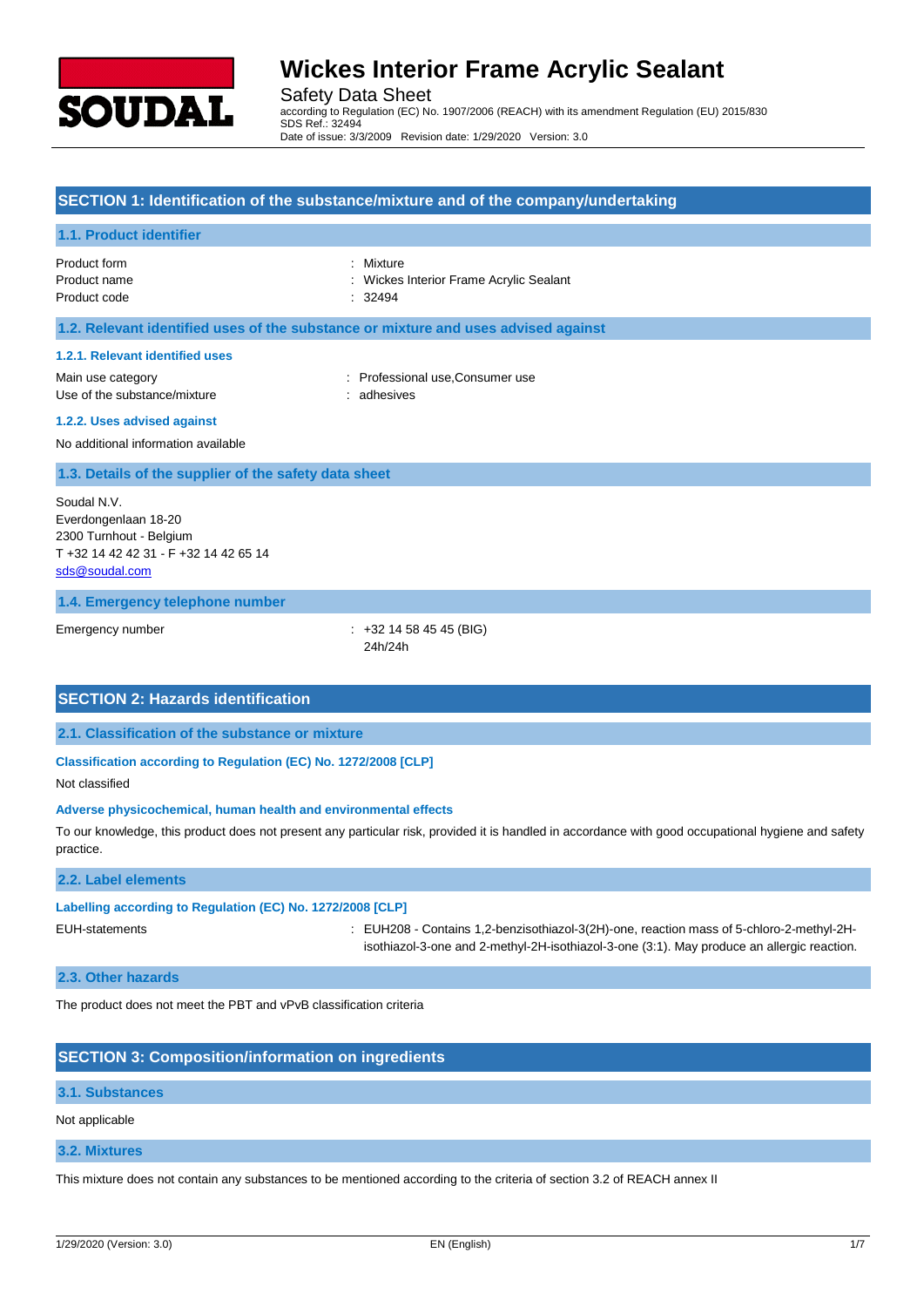Safety Data Sheet

according to Regulation (EC) No. 1907/2006 (REACH) with its amendment Regulation (EU) 2015/830

| <b>SECTION 4: First aid measures</b>                                                                                                                       |                                                                                                                                                                                                             |  |  |
|------------------------------------------------------------------------------------------------------------------------------------------------------------|-------------------------------------------------------------------------------------------------------------------------------------------------------------------------------------------------------------|--|--|
| 4.1. Description of first aid measures                                                                                                                     |                                                                                                                                                                                                             |  |  |
| First-aid measures after inhalation<br>First-aid measures after skin contact<br>First-aid measures after eye contact<br>First-aid measures after ingestion | : Remove person to fresh air and keep comfortable for breathing.<br>: Wash skin with plenty of water.<br>: Rinse eyes with water as a precaution.<br>: Call a poison center or a doctor if you feel unwell. |  |  |
| 4.2. Most important symptoms and effects, both acute and delayed                                                                                           |                                                                                                                                                                                                             |  |  |
| No additional information available                                                                                                                        |                                                                                                                                                                                                             |  |  |
| 4.3. Indication of any immediate medical attention and special treatment needed                                                                            |                                                                                                                                                                                                             |  |  |

Treat symptomatically.

| <b>SECTION 5: Firefighting measures</b>                    |                                                                                                                                             |  |  |  |
|------------------------------------------------------------|---------------------------------------------------------------------------------------------------------------------------------------------|--|--|--|
| 5.1. Extinguishing media                                   |                                                                                                                                             |  |  |  |
| Suitable extinguishing media                               | Water spray. Dry powder. Foam. Carbon dioxide.                                                                                              |  |  |  |
| 5.2. Special hazards arising from the substance or mixture |                                                                                                                                             |  |  |  |
| Hazardous decomposition products in case of fire           | : Toxic fumes may be released.                                                                                                              |  |  |  |
| 5.3. Advice for firefighters                               |                                                                                                                                             |  |  |  |
| Protection during firefighting                             | : Do not attempt to take action without suitable protective equipment. Self-contained<br>breathing apparatus. Complete protective clothing. |  |  |  |

| <b>SECTION 6: Accidental release measures</b>                            |                                                                                                                                                              |  |  |
|--------------------------------------------------------------------------|--------------------------------------------------------------------------------------------------------------------------------------------------------------|--|--|
| 6.1. Personal precautions, protective equipment and emergency procedures |                                                                                                                                                              |  |  |
| 6.1.1. For non-emergency personnel                                       |                                                                                                                                                              |  |  |
| Emergency procedures                                                     | : Ventilate spillage area.                                                                                                                                   |  |  |
| 6.1.2. For emergency responders                                          |                                                                                                                                                              |  |  |
| Protective equipment                                                     | Do not attempt to take action without suitable protective equipment. For further information<br>refer to section 8: "Exposure controls/personal protection". |  |  |
| <b>6.2. Environmental precautions</b>                                    |                                                                                                                                                              |  |  |
| Avoid release to the environment.                                        |                                                                                                                                                              |  |  |
| 6.3. Methods and material for containment and cleaning up                |                                                                                                                                                              |  |  |
| Methods for cleaning up<br>Other information                             | Take up liquid spill into absorbent material.<br>Dispose of materials or solid residues at an authorized site.                                               |  |  |
| 6.4. Reference to other sections                                         |                                                                                                                                                              |  |  |

For further information refer to section 13.

| <b>SECTION 7: Handling and storage</b>            |                                                                                                                                                                                              |
|---------------------------------------------------|----------------------------------------------------------------------------------------------------------------------------------------------------------------------------------------------|
| 7.1. Precautions for safe handling                |                                                                                                                                                                                              |
| Precautions for safe handling<br>Hygiene measures | : Ensure good ventilation of the work station. Wear personal protective equipment.<br>: Do not eat, drink or smoke when using this product. Always wash hands after handling the<br>product. |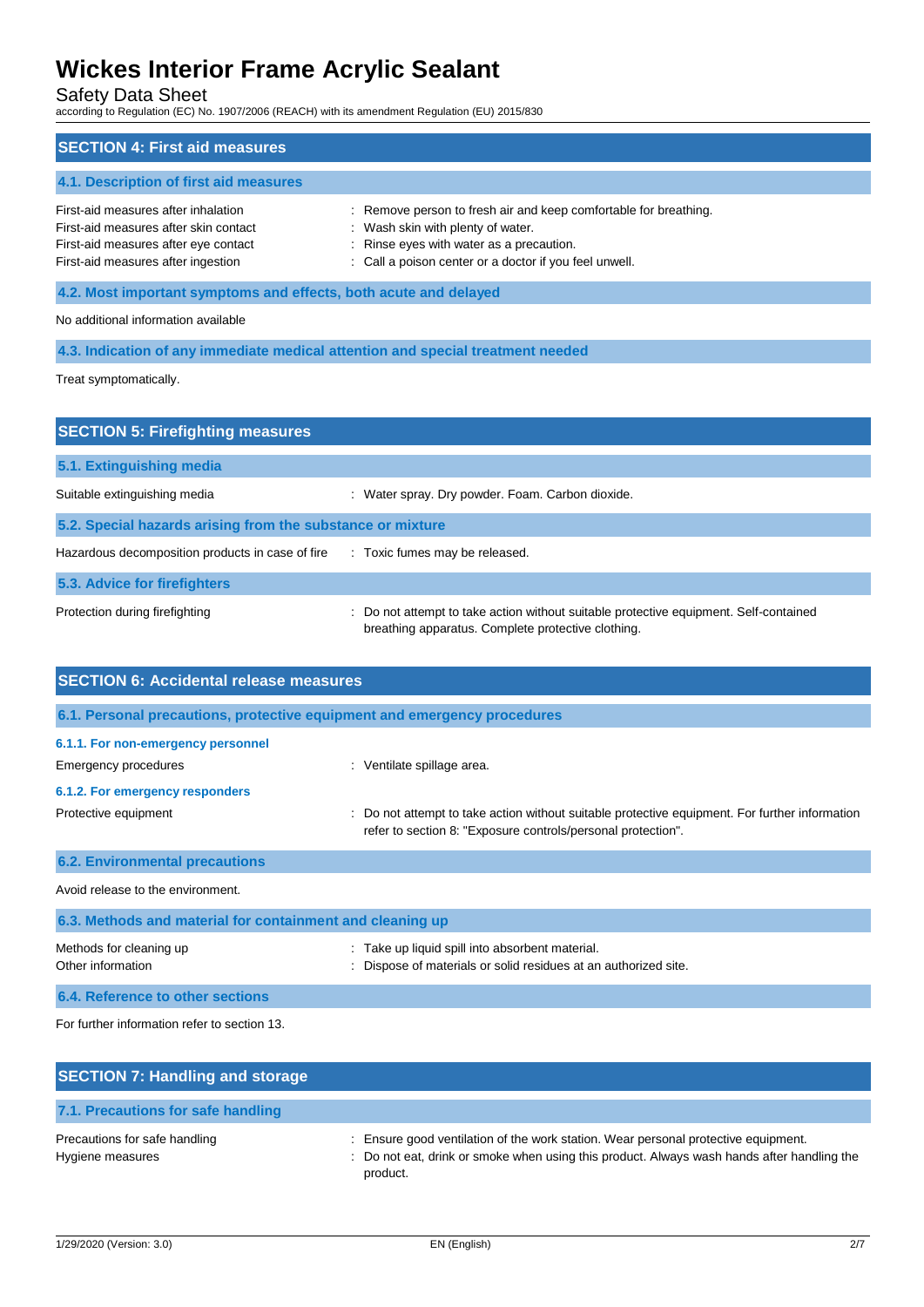Safety Data Sheet

according to Regulation (EC) No. 1907/2006 (REACH) with its amendment Regulation (EU) 2015/830

| 7.2. Conditions for safe storage, including any incompatibilities   |                                                                                                                           |  |  |  |
|---------------------------------------------------------------------|---------------------------------------------------------------------------------------------------------------------------|--|--|--|
| Storage conditions<br>Maximum storage period<br>Packaging materials | : Store in a well-ventilated place. Store in a dry area. Protect against frost.<br>$: 18$ months<br>: Synthetic material. |  |  |  |
| 7.3. Specific end use(s)                                            |                                                                                                                           |  |  |  |

No additional information available

## **SECTION 8: Exposure controls/personal protection**

#### **8.1. Control parameters**

No additional information available

**8.2. Exposure controls**

#### **Appropriate engineering controls:**

Ensure good ventilation of the work station.

| Hand protection:                  |
|-----------------------------------|
| Protective gloves                 |
|                                   |
| Eye protection:                   |
| Safety glasses                    |
|                                   |
| Skin and body protection:         |
| Wear suitable protective clothing |
|                                   |
| <b>Respiratory protection:</b>    |

In case of insufficient ventilation, wear suitable respiratory equipment

### **Personal protective equipment symbol(s):**



#### **Environmental exposure controls:**

Avoid release to the environment.

## **SECTION 9: Physical and chemical properties**

## **9.1. Information on basic physical and chemical properties**

| Physical state                             | Liquid              |
|--------------------------------------------|---------------------|
| Appearance                                 | Pasty.              |
| Colour                                     | Grey.               |
| Odour                                      | : odourless.        |
| Odour threshold                            | : No data available |
| рH                                         | : No data available |
| Relative evaporation rate (butylacetate=1) | : No data available |
| Melting point                              | : Not applicable    |
| Freezing point                             | No data available   |
| Boiling point                              | No data available   |
| Flash point                                | : No data available |
| Auto-ignition temperature                  | : No data available |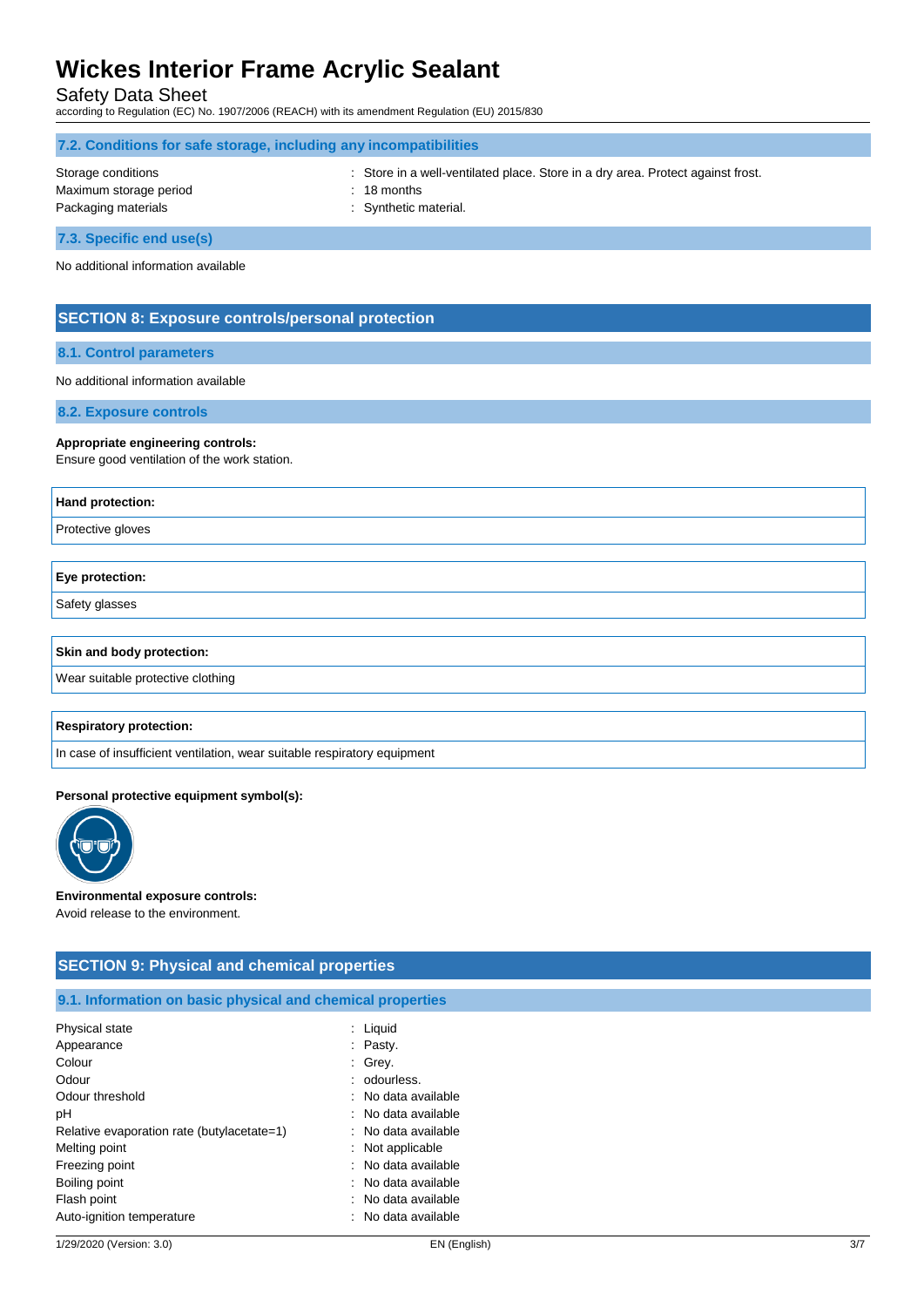Safety Data Sheet

according to Regulation (EC) No. 1907/2006 (REACH) with its amendment Regulation (EU) 2015/830

| Decomposition temperature                       | : No data available       |
|-------------------------------------------------|---------------------------|
| Flammability (solid, gas)                       | Not applicable            |
| Vapour pressure                                 | No data available         |
| Relative vapour density at 20 °C                | : No data available       |
| Relative density                                | : No data available       |
| Density                                         | $: 1.8$ g/cm <sup>3</sup> |
| Solubility                                      | No data available         |
| Partition coefficient n-octanol/water (Log Pow) | : No data available       |
| Viscosity, kinematic                            | : No data available       |
| Viscosity, dynamic                              | : No data available       |
| <b>Explosive properties</b>                     | : No data available       |
| Oxidising properties                            | : No data available       |
| <b>Explosive limits</b>                         | : No data available       |
| -----                                           |                           |
|                                                 |                           |

**9.2. Other information**

VOC content : < 1 % (<18.0g/l)

## **SECTION 10: Stability and reactivity**

#### **10.1. Reactivity**

The product is non-reactive under normal conditions of use, storage and transport.

## **10.2. Chemical stability**

Stable under normal conditions.

**10.3. Possibility of hazardous reactions**

No dangerous reactions known under normal conditions of use.

**10.4. Conditions to avoid**

None under recommended storage and handling conditions (see section 7).

**10.5. Incompatible materials**

No additional information available

**10.6. Hazardous decomposition products**

Under normal conditions of storage and use, hazardous decomposition products should not be produced.

| <b>SECTION 11: Toxicological information</b> |                          |  |  |
|----------------------------------------------|--------------------------|--|--|
| 11.1. Information on toxicological effects   |                          |  |  |
| Acute toxicity (oral)                        | Not classified           |  |  |
| Acute toxicity (dermal)                      | Not classified           |  |  |
| Acute toxicity (inhalation)                  | : Not classified         |  |  |
| Skin corrosion/irritation                    | Not classified<br>$\sim$ |  |  |
| Serious eye damage/irritation                | Not classified<br>÷      |  |  |
| Respiratory or skin sensitisation            | Not classified<br>÷      |  |  |
| Germ cell mutagenicity                       | : Not classified         |  |  |
| Carcinogenicity                              | : Not classified         |  |  |
| Reproductive toxicity                        | Not classified<br>$\sim$ |  |  |
| STOT-single exposure                         | Not classified<br>÷      |  |  |
| STOT-repeated exposure                       | Not classified<br>÷      |  |  |
| Aspiration hazard                            | Not classified<br>۰.     |  |  |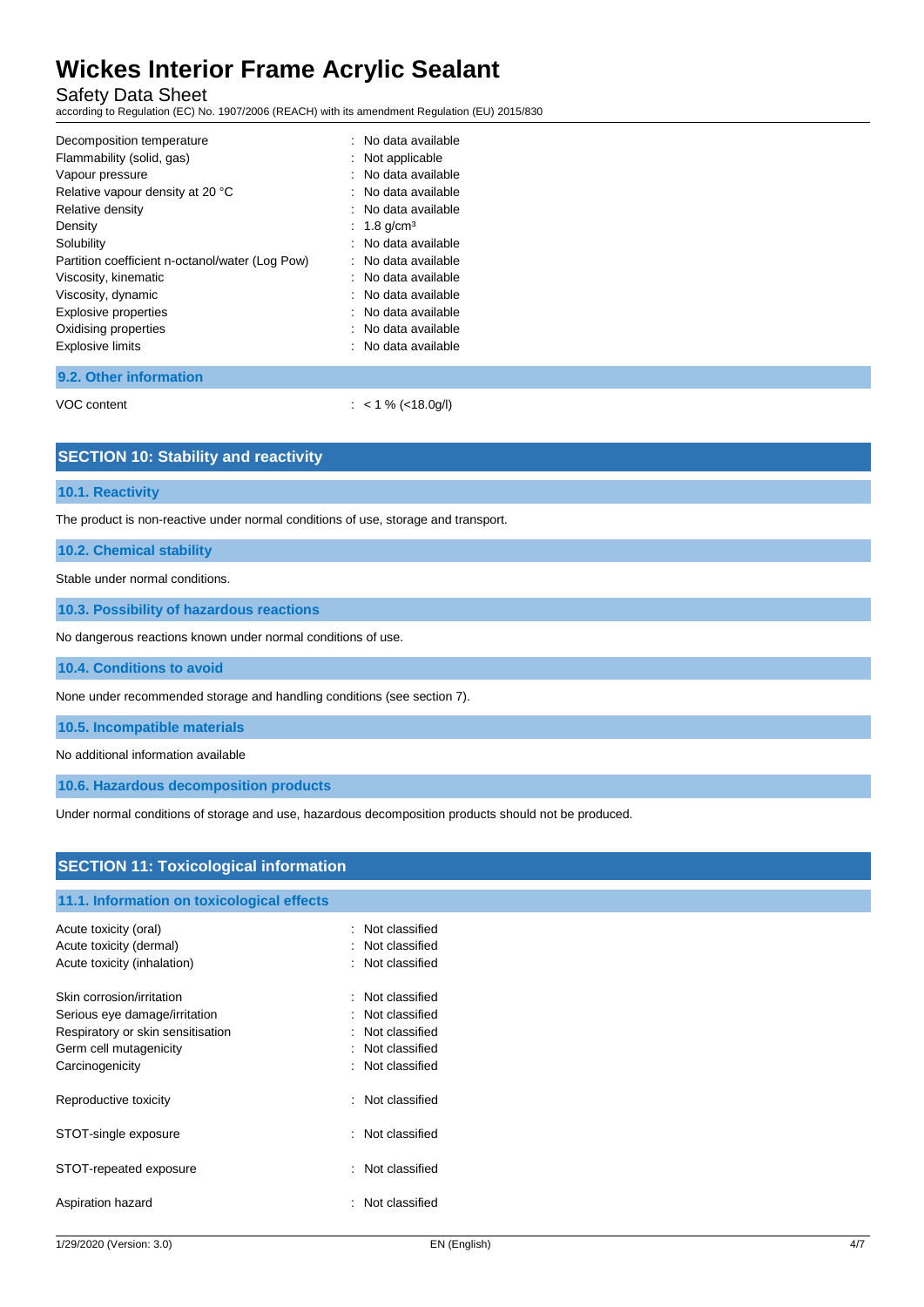Safety Data Sheet

according to Regulation (EC) No. 1907/2006 (REACH) with its amendment Regulation (EU) 2015/830

| <b>SECTION 12: Ecological information</b>                                              |                                                                                                                          |  |  |
|----------------------------------------------------------------------------------------|--------------------------------------------------------------------------------------------------------------------------|--|--|
| 12.1. Toxicity                                                                         |                                                                                                                          |  |  |
| Ecology - general                                                                      | The product is not considered harmful to aquatic organisms nor to cause long-term adverse<br>effects in the environment. |  |  |
| Hazardous to the aquatic environment, short-term<br>(acute)                            | : Not classified                                                                                                         |  |  |
| Hazardous to the aquatic environment, long-term<br>(chronic)<br>Not rapidly degradable | : Not classified                                                                                                         |  |  |
|                                                                                        |                                                                                                                          |  |  |
| 12.2. Persistence and degradability                                                    |                                                                                                                          |  |  |
| No additional information available                                                    |                                                                                                                          |  |  |
| 12.3. Bioaccumulative potential                                                        |                                                                                                                          |  |  |
| No additional information available                                                    |                                                                                                                          |  |  |
| 12.4. Mobility in soil                                                                 |                                                                                                                          |  |  |
| No additional information available                                                    |                                                                                                                          |  |  |
| 12.5. Results of PBT and vPvB assessment                                               |                                                                                                                          |  |  |
| <b>Wickes Interior Frame Acrylic Sealant</b>                                           |                                                                                                                          |  |  |
| The product does not meet the PBT and vPvB classification criteria                     |                                                                                                                          |  |  |
| 12.6. Other adverse effects                                                            |                                                                                                                          |  |  |
| No additional information available                                                    |                                                                                                                          |  |  |

| <b>SECTION 13: Disposal considerations</b>                                                   |                                                                                                                                                                                                                                             |
|----------------------------------------------------------------------------------------------|---------------------------------------------------------------------------------------------------------------------------------------------------------------------------------------------------------------------------------------------|
| 13.1. Waste treatment methods                                                                |                                                                                                                                                                                                                                             |
| Regional legislation (waste)<br>Waste treatment methods<br>European List of Waste (LoW) code | : Non hazardous waste.<br>: Dispose of contents/container in accordance with licensed collector's sorting instructions.<br>: 08 04 10 - waste adhesives and sealants other than those mentioned in 08 04 09<br>15 01 02 - plastic packaging |

## **SECTION 14: Transport information**

| In accordance with ADN / ADR / IATA / IMDG / RID |               |               |               |               |  |
|--------------------------------------------------|---------------|---------------|---------------|---------------|--|
| <b>ADR</b>                                       | <b>IMDG</b>   | <b>IATA</b>   | <b>ADN</b>    | <b>RID</b>    |  |
| 14.1. UN number                                  |               |               |               |               |  |
| Not applicable                                   | Not regulated | Not regulated | Not regulated | Not regulated |  |
| 14.2. UN proper shipping name                    |               |               |               |               |  |
| Not applicable                                   | Not regulated | Not regulated | Not regulated | Not regulated |  |
| 14.3. Transport hazard class(es)                 |               |               |               |               |  |
| Not applicable                                   | Not regulated | Not regulated | Not regulated | Not regulated |  |
| 14.4. Packing group                              |               |               |               |               |  |
| Not applicable                                   | Not regulated | Not regulated | Not regulated | Not regulated |  |
| <b>14.5. Environmental hazards</b>               |               |               |               |               |  |
|                                                  | Not regulated | Not regulated | Not regulated | Not regulated |  |
| No supplementary information available           |               |               |               |               |  |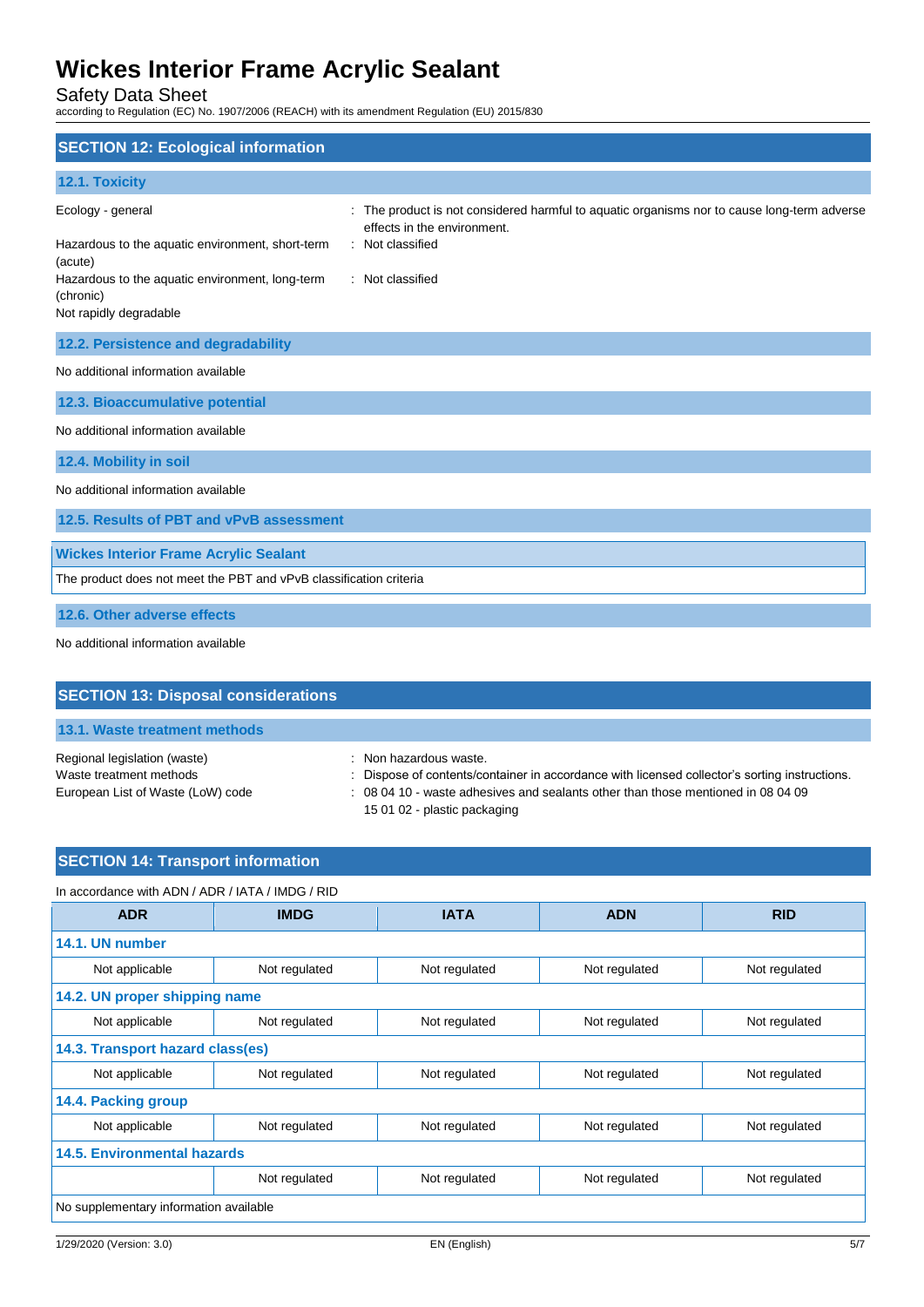Safety Data Sheet

according to Regulation (EC) No. 1907/2006 (REACH) with its amendment Regulation (EU) 2015/830

## **14.6. Special precautions for user**

## **Overland transport**

**Transport by sea** Not regulated **Air transport** Not regulated **Inland waterway transport** Not regulated **Rail transport** Not regulated

**14.7. Transport in bulk according to Annex II of Marpol and the IBC Code**

Not applicable

## **SECTION 15: Regulatory information**

**15.1. Safety, health and environmental regulations/legislation specific for the substance or mixture**

## **15.1.1. EU-Regulations**

Contains no REACH substances with Annex XVII restrictions

Contains no substance on the REACH candidate list

Contains no REACH Annex XIV substances

Contains no substance subject to Regulation (EU) No 649/2012 of the European Parliament and of the Council of 4 July 2012 concerning the export and import of hazardous chemicals.

Contains no substance subject to Regulation (EU) No 2019/1021 of the European Parliament and of the Council of 20 June 2019 on persistent organic pollutants

VOC content : < 1 % (<18.0g/l)

#### **15.1.2. National regulations**

No additional information available

**15.2. Chemical safety assessment**

No chemical safety assessment has been carried out

## **SECTION 16: Other information**

## **Indication of changes: Section Changed item Change Comments** 2.2 Classification according to Regulation (EC) No. 1272/2008 [CLP] Modified

| Abbreviations and acronyms: |                                                                                                 |
|-----------------------------|-------------------------------------------------------------------------------------------------|
| <b>ADN</b>                  | European Agreement concerning the International Carriage of Dangerous Goods by Inland Waterways |
| <b>ADR</b>                  | European Agreement concerning the International Carriage of Dangerous Goods by Road             |
| ATE                         | <b>Acute Toxicity Estimate</b>                                                                  |
| <b>BLV</b>                  | Biological limit value                                                                          |
| CAS-No.                     | Chemical Abstract Service number                                                                |
| CLP                         | Classification Labelling Packaging Regulation; Regulation (EC) No 1272/2008                     |
| <b>DMEL</b>                 | Derived Minimal Effect level                                                                    |